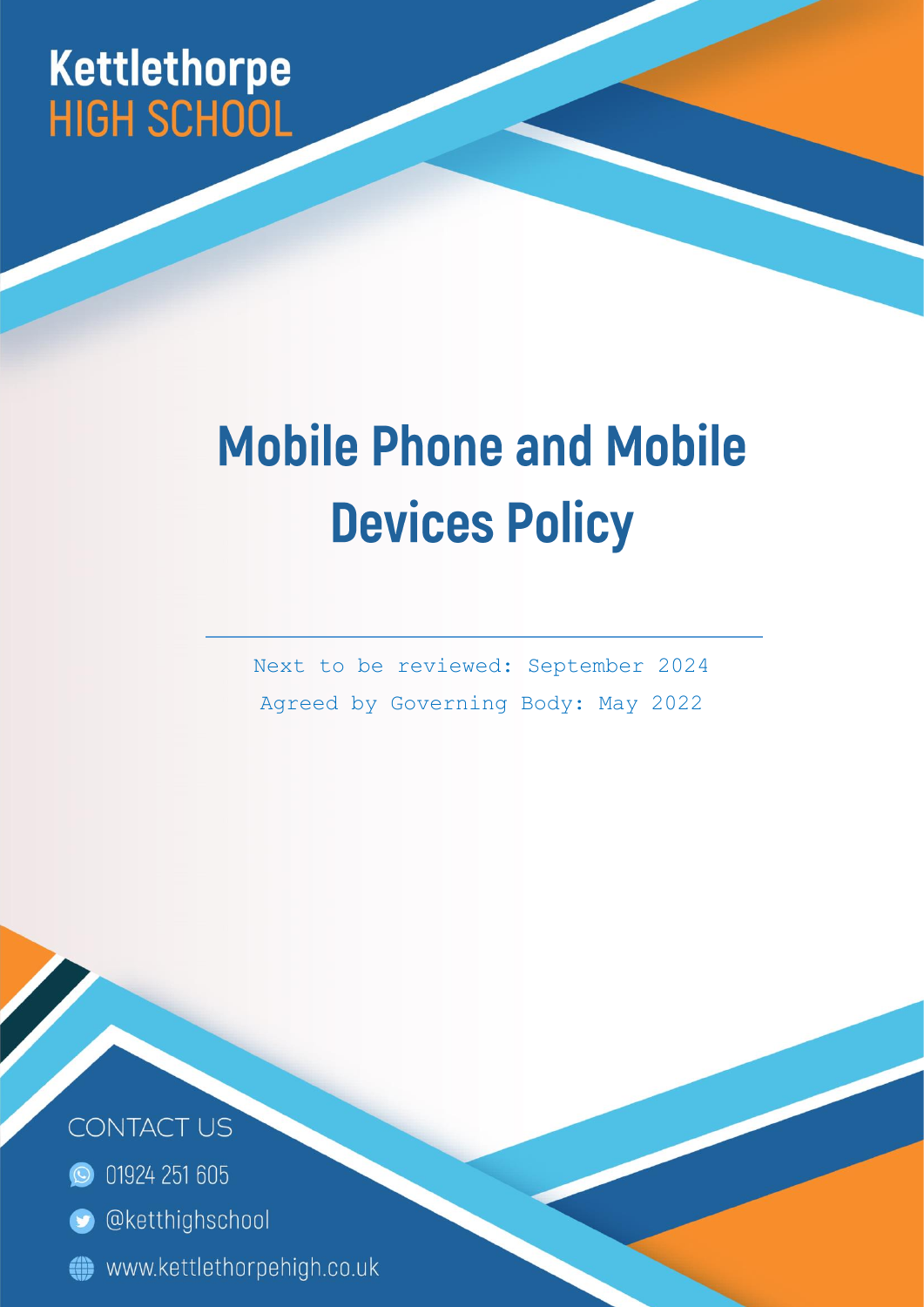## Introduction

This policy sets out the school's position in determining what is an acceptable and unacceptable use of mobile technologies by pupils whilst they are in school.

The purpose of this policy is to prevent the unacceptable use of mobile phones, camera phones, MP3 players, smart watches and Apple airpods (or equivalent) impacting negatively on pupil learning and from preventing staff from concentrating on pupils' learning experiences.

The safeguarding of pupils and staff is a high priority and this policy has taken into account risk factors and historical behaviours that have compromised the safety of pupils and staff in school.

In addition, in order to be fully inclusive, and to not see those pupils who do not have 'state of the art' mobile devices disadvantaged in their learning, the school has invested in technologies to support learning across the school.

This policy has been developed following discussion with teachers, with pupils through the pupil parliament and from feedback from parents/carers following a newsletter invitation to all families for feedback in April 2022.

NB: For the purposes of this policy, all references to 'mobile phones' should be taken to include MP3/4 players, iPods, iPads and smart watches or their equivalents.

## Mobile phone and mobile devices policy

- The school strongly advises that mobile phones should not be brought into school at all. Pupils have no legitimate need to use a mobile phone at all during the school day.
- The school accepts that there may be particular circumstances in which a parent/carer wishes their child to have a mobile phone for their journey to and from school.
- Mobile phones linked to a medical need, will require certification from a GP.
- If a pupil has a mobile phone confiscated and their bus pass is on the mobile phone, they can use pupil reception to collect bus fare for the journey home or call family to arrange transportation. Bus fares will need to be refunded.
- Where a mobile phone is brought into school, it is entirely at the pupil's and parents/carers' own risk. The school accepts no responsibility for the loss, theft or damage of any phone or other mobile device brought into school.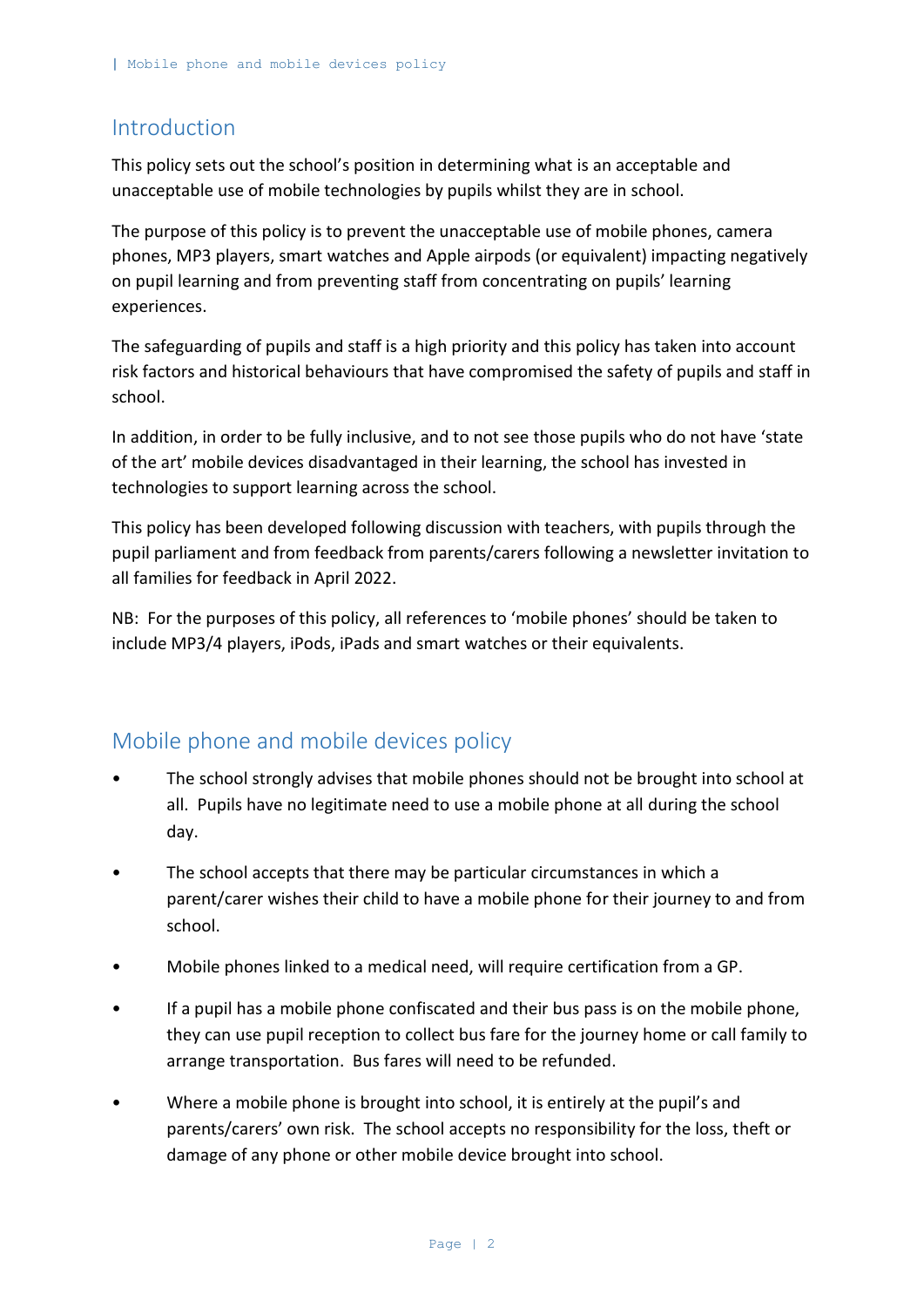- Mobile phones, which are brought into school, **must be turned off** (not placed on silent) and **stored out of sight** (in a bag, not pockets) immediately as the pupil arrives at the school gate. They must remain turned off, and out of sight, until the pupil has left the site at the end of the day.
- If a mobile phone is seen by a member of staff, that member of staff will be required to confiscate it immediately. The member of staff will log the confiscation and place the mobile device at reception for safe storage.
- When a mobile is confiscated, the matter will be recorded on the child's behaviour log.
- Please note, that if a mobile phone is confiscated on a Friday, then the next school day will be the Monday that follows. This means that collection is not possible before the weekend. Bank holidays will also mean that the mobile phone can only be collected on the working school day that follows.
- When a mobile phone is confiscated the mobile phone policy protocols will be followed.

A member of the school's administration team will contact a parent/carer to inform them of their child's phone confiscation. This will be sent by text message.

The phone will be made available for collection only in line with the agreed return protocols.

Senior staff and/or teachers will not be available to discuss any confiscation until the mobile phone is collected. Senior staff and/or teachers will not meet, return phone calls or email until after the mobile phone is collected.

Staff will not be made available to meet parents/carers who arrive at school ahead of normal mobile phone return protocol as detailed in this policy.

- On the first occasion, on which a pupil's phone is confiscated, it will be available for collection by their parent/carer from reception at the end of the next school day. Phones can be collected from reception between the end of the school day 3.05pm until 4.30pm, Monday to Thursdays, and until 4pm on a Friday.
- On the second occasion, a pupil's mobile phone is confiscated a meeting will be arranged for parents/carers to meet with senior staff in school. At this meeting, the phone will be returned.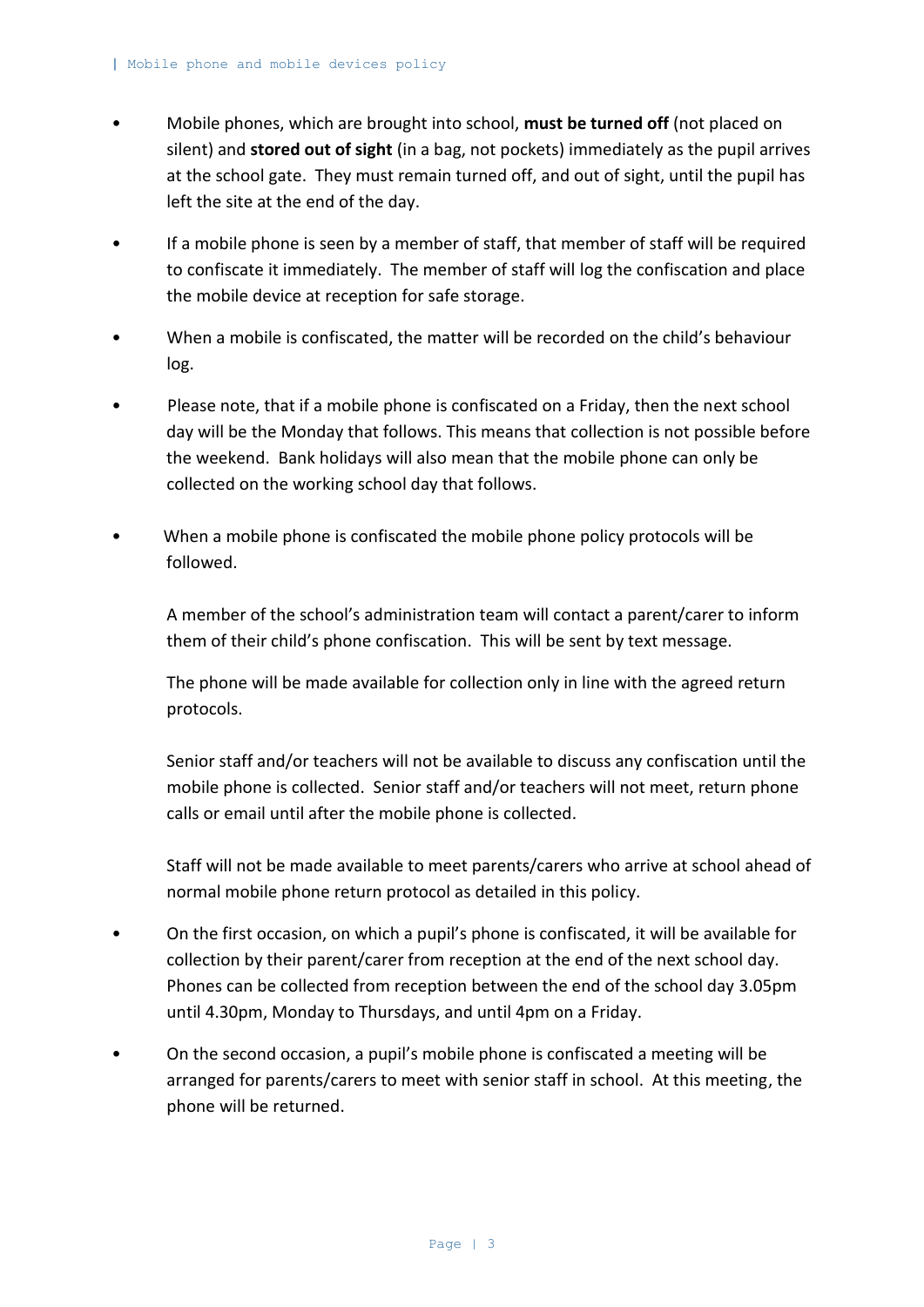- If a mobile phone is confiscated for a third occasion, a meeting will be arranged for parents/carers to meet with a member of the school's governing body and/or SLT. At this meeting the phone will be returned.
- Mobile phones will only be returned to a parent/carer or nominated adult. Not siblings.
- The school may choose to involve the school's community based police officer to discuss the use of mobile technologies and/or return phones to families as required. This may be as a result of parental challenge or disagreement with the school's agreed mobile phone policy. This meeting will delay the return of the pupil's mobile phone and will depend on when the police officer is next in school. The school is legally allowed to confiscate mobile phones in school.
- Any pupil who refuses to hand over a mobile phone, when requested to do so, will be removed from their lesson and the refusal will be treated as a disciplinary matter. This could lead to suspension from school.
- It is forbidden to record photographic images (still or video) or sound recordings of staff or pupils at any time without their explicit permission.
- In accordance with the school's safeguarding protocols, the school reserves the right to search the content of a confiscated device where there is a reasonable suspicion that it may contain undesirable material, including those which promote pornography, violence or bullying. The school will involve the police as required.
- The school's mobile phone policy is regularly communicated to all pupils and all families. The policy is located on the school's website.
- Where parents/carers of pupils need to contact pupils during the school day, they should do so only on the school telephone system via reception and not via mobile phones.
- Pupils who choose to contact home from within school during the school day on their mobile phone will be seen to have contravened the school's mobile phone policy.

In order to be clear, all communication between pupils and parents/carers must go through the school reception. The use, by pupils, of mobile phones whilst in school to communicate with parents/carers is not allowed. Pupils can use the school's phone at reception or the pupil reception areas.

School based staff will not be made available to discuss early returns or to justify mobile phone confiscation. The 'Use it, lose it!' protocols are in line with the agreed mobile phone policy.